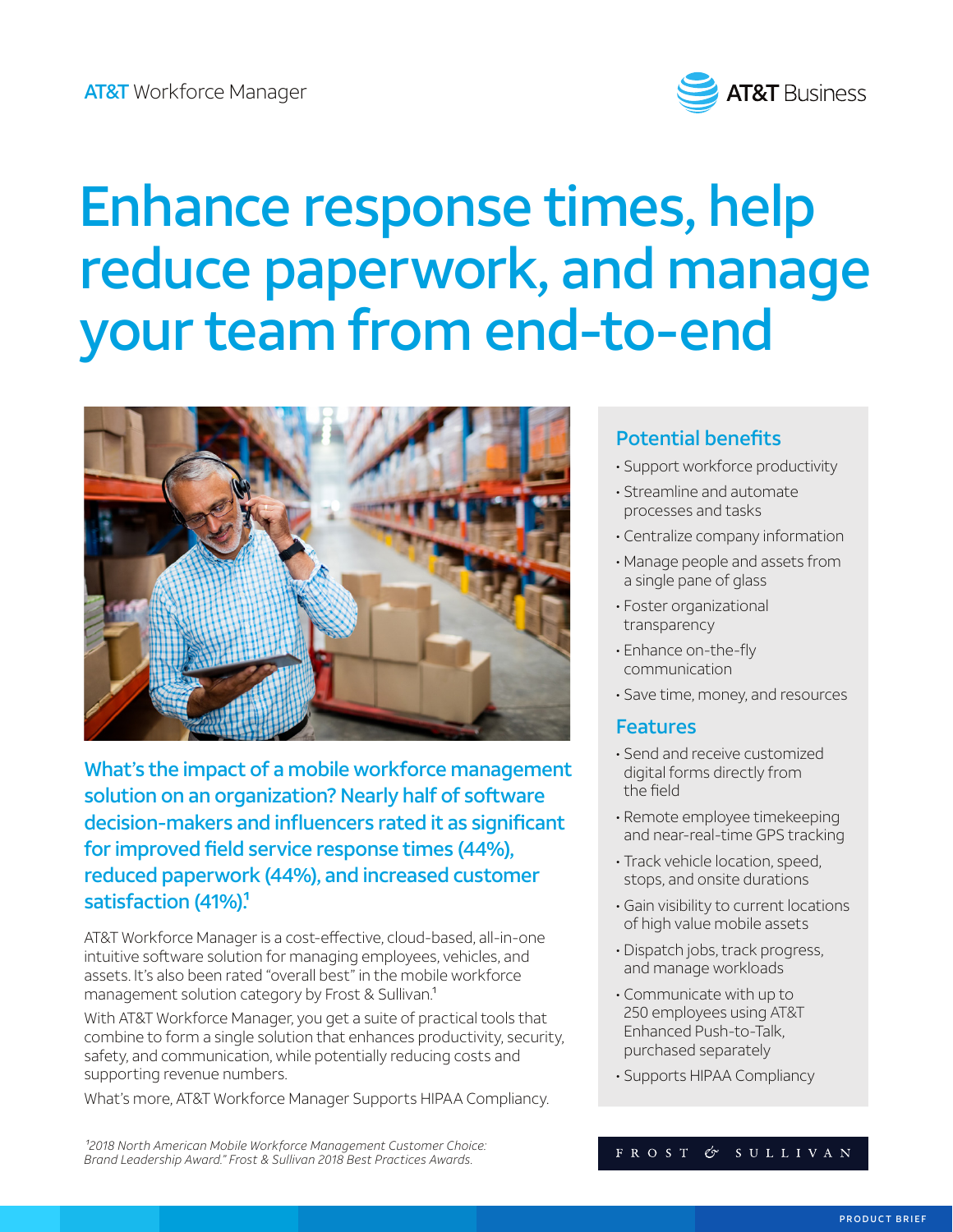



## Job dispatching

Create, modify, or update orders — from the office or the field — for deliveries, service calls, or other types of tasks all from your phone or tablet.

## Wireless forms

Save time, resources, and paper with forms that can be completed on tablets or smartphones and sent back to the office. Choose from hundreds of templates or customize your own. Form Workflows allows employees to work together to fill out a single wireless document. You can include signatures and pictures of the job and send to the office. Plus, predetermined drop-down choices help reduce mistakes.

#### Mobile timekeeping

The mobile time clock lets remote and mobile employees clock in and out on the app and also tracks lunches and breaks.

#### Event-based tracking

Oversee day-to-day events on the dashboard. You can monitor field task activities, employee hours, locations, and data entries in near-real time. Plus, it captures time, date, and GPS location every time an event is created.

#### **Messaging**

Openly communicate with your entire workforce.

#### Import tools

Use the Custom Reports tool to define the data you would like to report on, and export it based on the modules you are using. These tools help make the initial setup and ongoing maintenance processes more efficient.

#### Ad hoc reports

Extract the data you need based on information relevant to your business.

#### User groups

View and send information to designated groups to monitor productivity and help increase accountability in the field.

## AT&T Workforce Manager Shield

Shield provides an additional layer of security that delivers federal-level security controls and data encryption at rest and in transit.

#### **Healthcare**

AT&T Workforce Manager Shield also supports HIPAA compliance. Additionally, you can choose from three electronic visit verification (EVV) options to verify your team's service deliveries: visit schedules, timekeeping, and wireless forms.

## ELD/HOS

Electronic Logging Devices (ELD) automatically track and log driving hours in order to remain compliant with Hours-of-Service (HoS) mandates, as established by the Federal Motor Carrier Safety Administration (FMCSA).

#### Track vehicles and mobile assets

Monitor and report driver behaviors and keep business owners updated on service needs. Get more visibility on the current locations of critical mobile assets to help protect your property.

#### Add-on features

#### Intelligent tracking

GPS locations from workers' mobile devices provide easy employee visibility. You can set alerts for events, such as arrivals and departures from specific locations.

#### AT&T Enhanced Push-to-Talk

Add AT&T Enhanced Push-to-Talk and make individual or group calls from within the Workforce Manager application, view employees' current locations, and more.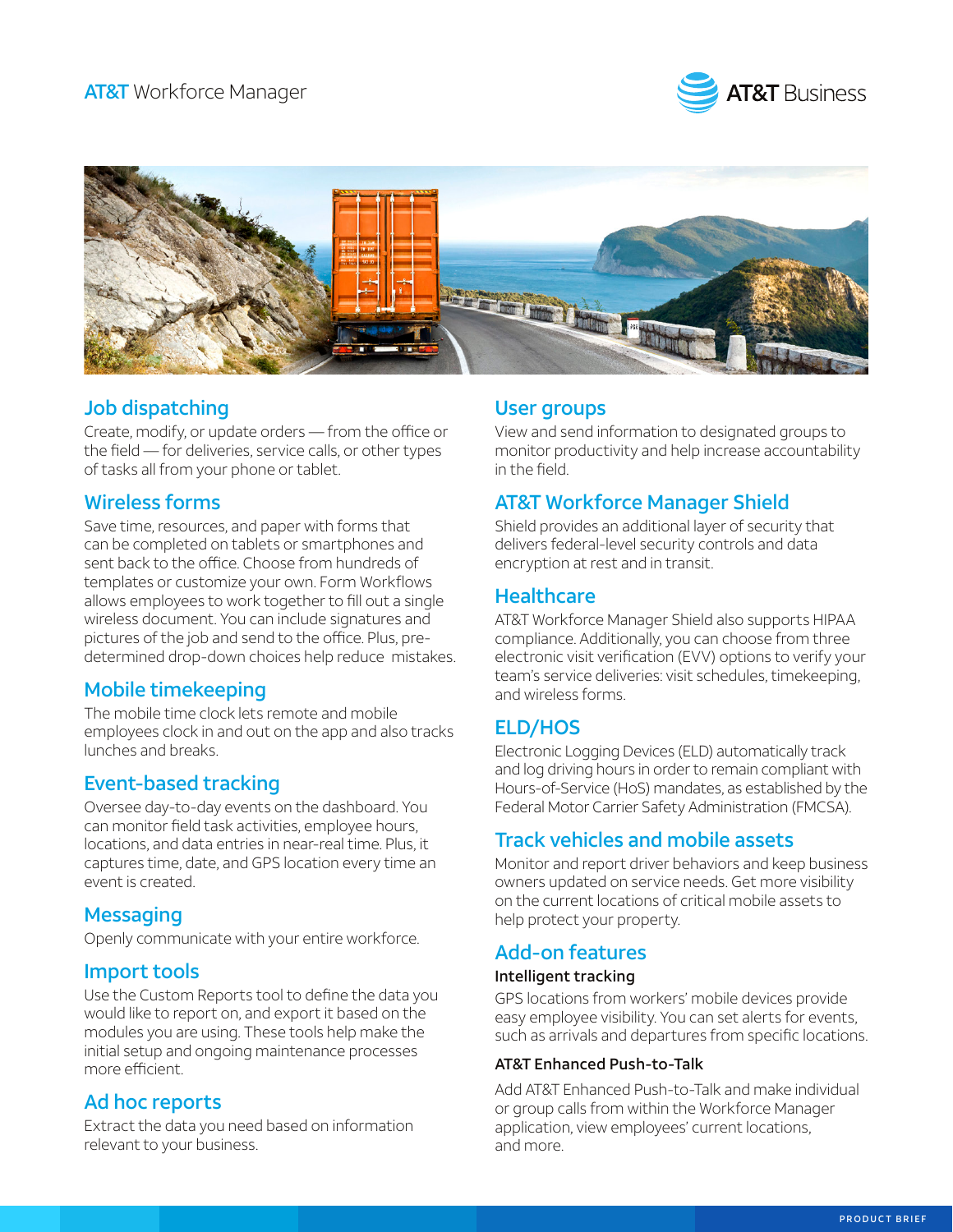## AT&T Workforce Manager



| <b>Standard</b>                                               | <b>Standard Shield</b>                | <b>Enhanced</b>                                                                       | <b>Enhanced</b><br><b>Shield</b> | Premium                                                                               | <b>Premium Shield</b> |
|---------------------------------------------------------------|---------------------------------------|---------------------------------------------------------------------------------------|----------------------------------|---------------------------------------------------------------------------------------|-----------------------|
|                                                               | \$10 mo. per user \$15 mo. per user   | \$15 mo. per user                                                                     | \$20 mo. per user                | \$20 mo. per user                                                                     | \$25 mo. per user     |
| Add up to 5 modules from our<br>predefined module library     |                                       | Add up to 5 modules from our<br>predefined module library                             |                                  | Add up to 5 modules from our<br>predefined module library                             |                       |
| 1 web user                                                    |                                       | 2 web users                                                                           |                                  | 3 web users                                                                           |                       |
| Collect data in the field                                     |                                       | Collect data in the field                                                             |                                  | Collect data in the field                                                             |                       |
| Dispatch orders                                               |                                       | Dispatch orders                                                                       |                                  | Dispatch orders                                                                       |                       |
| Basic infographics and charts<br>for modules                  |                                       | Basic infographics and charts for modules                                             |                                  | Basic infographics and charts for modules                                             |                       |
| Create groups and assign mobile<br>users and vehicles to them |                                       | Create groups and assign mobile users<br>and vehicles to them                         |                                  | Create groups and assign mobile users<br>and vehicles to them                         |                       |
| Supports HIPAA compliance*                                    |                                       | Customize existing modules                                                            |                                  | Customize existing modules                                                            |                       |
|                                                               | Government-grade security controls*   | Customize and build your own charts<br>and graphics for your form modules             |                                  | Customize and build your own charts<br>and graphics for your form modules             |                       |
|                                                               |                                       | Schedule reports to be emailed to<br>you automatically                                |                                  | Schedule reports to be emailed to<br>you automatically                                |                       |
|                                                               |                                       | Customize your dispatch module and<br>build your own services and status<br>workflows |                                  | Customize your dispatch module and<br>build your own services and status<br>workflows |                       |
|                                                               |                                       | Enhanced filter capabilities in dispatch                                              |                                  | Enhanced filter capabilities in dispatch                                              |                       |
|                                                               |                                       | Supports HIPAA compliance*                                                            |                                  | Premium dispatch functionality                                                        |                       |
|                                                               |                                       | Government-grade security controls*                                                   |                                  | API access for software integration                                                   |                       |
|                                                               |                                       |                                                                                       |                                  | Manager app                                                                           |                       |
|                                                               |                                       |                                                                                       |                                  | Supports HIPAA compliance*                                                            |                       |
|                                                               |                                       | Supports HIPAA compliance*                                                            |                                  | Government-grade security controls*                                                   |                       |
|                                                               | Add Intelligent Tracking for just \$5 | Add Intelligent Tracking for just \$5                                                 |                                  | Add Intelligent Tracking for just \$5                                                 |                       |

*\*Requires customers to be on Shield version of product | \*Shield pricing for new customers only* 

| <b>Additional standalone</b>                        |                                                      |                                                                                     |  |  |  |  |  |
|-----------------------------------------------------|------------------------------------------------------|-------------------------------------------------------------------------------------|--|--|--|--|--|
| <b>Voice Dispatch</b>                               | Mobile Assets & Vehicle Tracking                     | HOS/ELD                                                                             |  |  |  |  |  |
| \$10 per user/per month                             | \$10 per user or \$15 per vehicle /per month         | \$20 per user/per month                                                             |  |  |  |  |  |
| View breadcrumb trails                              | Intelligent Tracking                                 | Plug-and-play device: J-Bus and<br>OBDII compatible                                 |  |  |  |  |  |
| Customize geofence locations                        | Customize alerts for driving behavior                | Fully FMCSA-certified electronic logs                                               |  |  |  |  |  |
| Schedules calls for up to<br>250 people at one time | Schedule automatic report to<br>email administrators | IFTA and enhanced and customized DVIR<br>filing included                            |  |  |  |  |  |
|                                                     | Live view map of vehicle or asset                    | Supports both ELD- and AOBRD-<br>compliant solutions                                |  |  |  |  |  |
|                                                     | Manage after-hour usage                              | Slip-seat and team-driving tracking for<br>multiple drivers in vehicles             |  |  |  |  |  |
|                                                     | Create dashboards and reports                        | Offline support: network connectivity is<br>not required for up-to-date driver logs |  |  |  |  |  |
|                                                     | Identify closest-to vehicle/employee                 |                                                                                     |  |  |  |  |  |
|                                                     | Customize geofence locations and alerts              | Easy-to-use administration tools for<br>account vehicle and driver management       |  |  |  |  |  |
|                                                     | Hardware and financing options available             |                                                                                     |  |  |  |  |  |